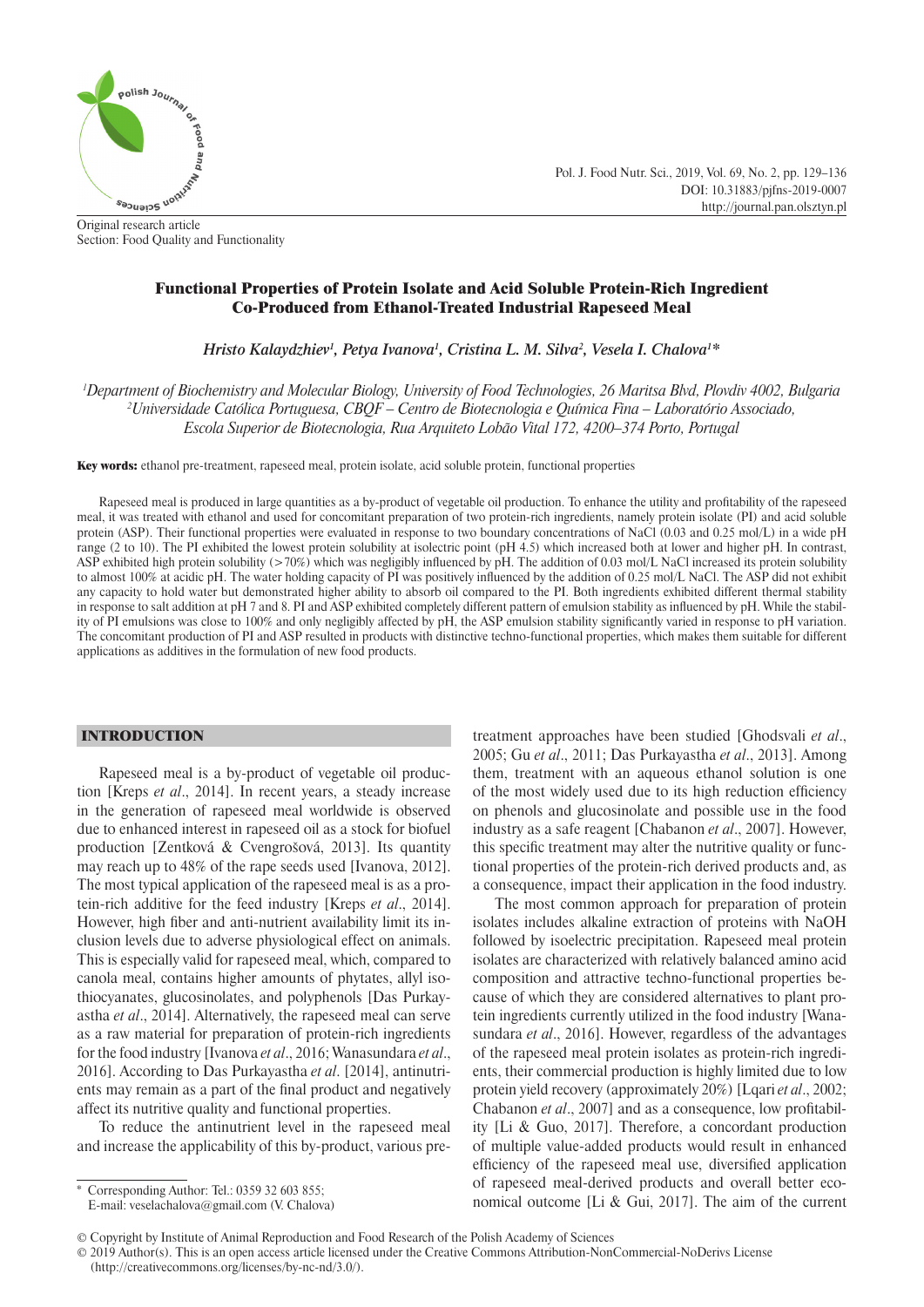research was to evaluate functionality of two protein-rich products, a protein isolate (PI) and an acid soluble protein- -containing ingredient (ASP), concomitantly produced from ethanol-treated industrial rapeseed meal. Due to the large influence of salts and pH on the functional properties of proteins, the impact of NaCl at two boundary concentrations  $(0.03$  and  $0.25$  mol/L) in a wide pH range  $(2.0-10.0)$  was evaluated as well.

# MATERIAL AND METHODS

# Co-production of protein isolate (PI) and an acid soluble protein-rich ingredient (ASP)

Industrially manufactured rapeseed meal was provided by a local company. It was produced after thermal treatment of rape seeds at 110–115°C followed by extraction with hexane at 60–65°C for approximately 1 h. Proximate composition of the meal was previously analyzed in our laboratory by Ivanova *et al.* [2016]. The meal was ground and sieved to obtain samples with uniform size particles  $(\leq 0.315$  mm). To enhance the practical application of the study and achieve more efficient utilization of the rapeseed meal as a by-product, it was not subjected to further modifications, except for treating with ethanol, which aimed at reducing phenol and glucosinolate levels. The procedure included a 4-step treatment with a 75% aqueous ethanol solution  $(v/v)$  at a meal to solvent ratio of 25% (w/v) for 30 min at room temperature as described by Chabanon *et al*. [2007]. The residue was collected by decanting, dried in air and stored in a closed container for further use as a source for preparation of the protein-rich ingredients. The PI was produced by extraction of 5% (w/v) meal dispersion with 1 mol/L NaOH (pH 12.0) at 40°C for 60 min under continuous agitation. Extracted proteins were precipitated with 1 mol/L HCl at pH 4.5 which corresponded to the lowest protein solubility. The resulting sediment (PI) was collected by centrifugation for 15 min at 1800×*g* (MPW-251, Med. Instruments, Poland) and dried by lyophilization (Lyovac GT2, Leybold-Heraeus, Germany). The supernatant, containing acid soluble protein, was collected and lyophilized (Lyovac GT2, Leybold-Heraeus, Germany) as well to obtain ASP. The crude protein content of both products was established by Kjeldahl method [AOAC, 1990] with a conversion coefficient of 6.25.

### Protein solubility

Protein solubility of PI and ASP in water was determined as described by González-Pérez *et al*. [2007] with some modifications. Samples were dispersed in water to a final protein concentration of 4 mg/mL. The pH was varied from 2 to 8.5 with an increment of 0.5 by using either concentrated or diluted NaOH and HCl solutions as appropriate. NaCl was added to a final concentration of  $0.03$  or  $0.25$  mol/L when needed. After 2 h at room temperature, samples were centrifuged for 15 min at 1800×*g* (MPW-251, Med. Instruments, Poland) and supernatants were collected. Protein solubility was calculated as a ratio of the amount of the protein in a supernatant as determined by the biuret method [AACC, 1983] and the initial concentration of the protein used in the test system. The result was multiplied by 100 to express in percentage. Bovine serum albumin was used as a standard protein.

### Determination of water- and oil absorption capacity

Water absorption capacity (WAC) was determined as described by Rodriguez-Ambriz *et al*. [2005]. Each protein sample (100 mg) was mixed with 1 mL distilled water. The resulting suspension was centrifuged for 20 min at 1800×*g* (23°C) (MPW-251, Med. Instruments, Poland) and the supernatant was decanted for 10 min at a 45° angle. WAC was calculated by dividing the weight of the absorbed water (g) by the weight of the protein sample (g).

Oil absorption capacity (OAC) was determined by the method of Lin & Zayas [1987]. Each protein sample  $(100 \text{ mg})$  was mixed with 1 mL sunflower oil and vortexed for 30 s. The emulsion was incubated at room temperature (23°C) for 30 min and subsequently centrifuged for 10 min at 13,600×*g* (MPW-251, Med. Instruments, Poland). The supernatant was decanted and drained for 20 min at a 45° angle. OAC was calculated by dividing the weight of the absorbed oil (g) by the weight of the protein sample (g).

## Thermal stability

Thermal stability was determined as described by Tang *et al*. [2012]. Aliquots of 5 mL of protein solutions (2 mg protein/mL) were adjusted to either pH 7 or 8 and were heated for 20 min at temperatures varying from 50 to 90°C with increments of 10°C. After cooling to room temperature (23°C), the turbidity of the solutions was measured at  $\lambda$  = 500 nm (Spekol 11, Carl Zeiss Jena, Jena, Germany). Distilled water was used as a control. Thermal stability was evaluated by changes in samples turbidity relative to turbidity of the sample at room temperature (23°C) and multiplied by 100 to express in percentage. Negative values indicate decrease in turbidity.

#### Emulsifying properties

Emulsifying activity and emulsion stability were determined as described by Neto *et al*. [2001]. Five milliliter protein solution (5 mg protein/mL) was homogenized with 5 mL sunflower oil. The emulsion was centrifuged at  $1800 \times g$  for 5 min and the height of the emulsified layer was recorded. The emulsifying activity was calculated as a ratio of the height of the emulsified layer and the height of the total content of the tube and multiplied by 100 to express in percentage. Emulsion stability was established by heating protein emulsion at 80°C for 30 min followed by centrifugation at 1800×*g* for 5 min. Emulsion stability was calculated by the height of emulsified layer after heating divided by the height of the emulsified layer before heating and multiplied by 100 to express in percentage. NaCl was added to a test system to reach a final concentration of either 0.03 or 0.25 mol/L whenever appropriate. The influence of pH on emulsifying properties was tested by varying pH from 2 to 10 with an increment of 2.0 by using either concentrated or diluted NaOH and HCl solutions as appropriate.

#### Statistical analysis

Results are presented as means of at least three independent determinations  $\pm$  standard deviation (SD). Statistical evaluation was performed by using one-way analysis of variance (ANOVA) of the IBM SPSS Statistics program (Somers, NY, USA). Mean differences were established by Fisher's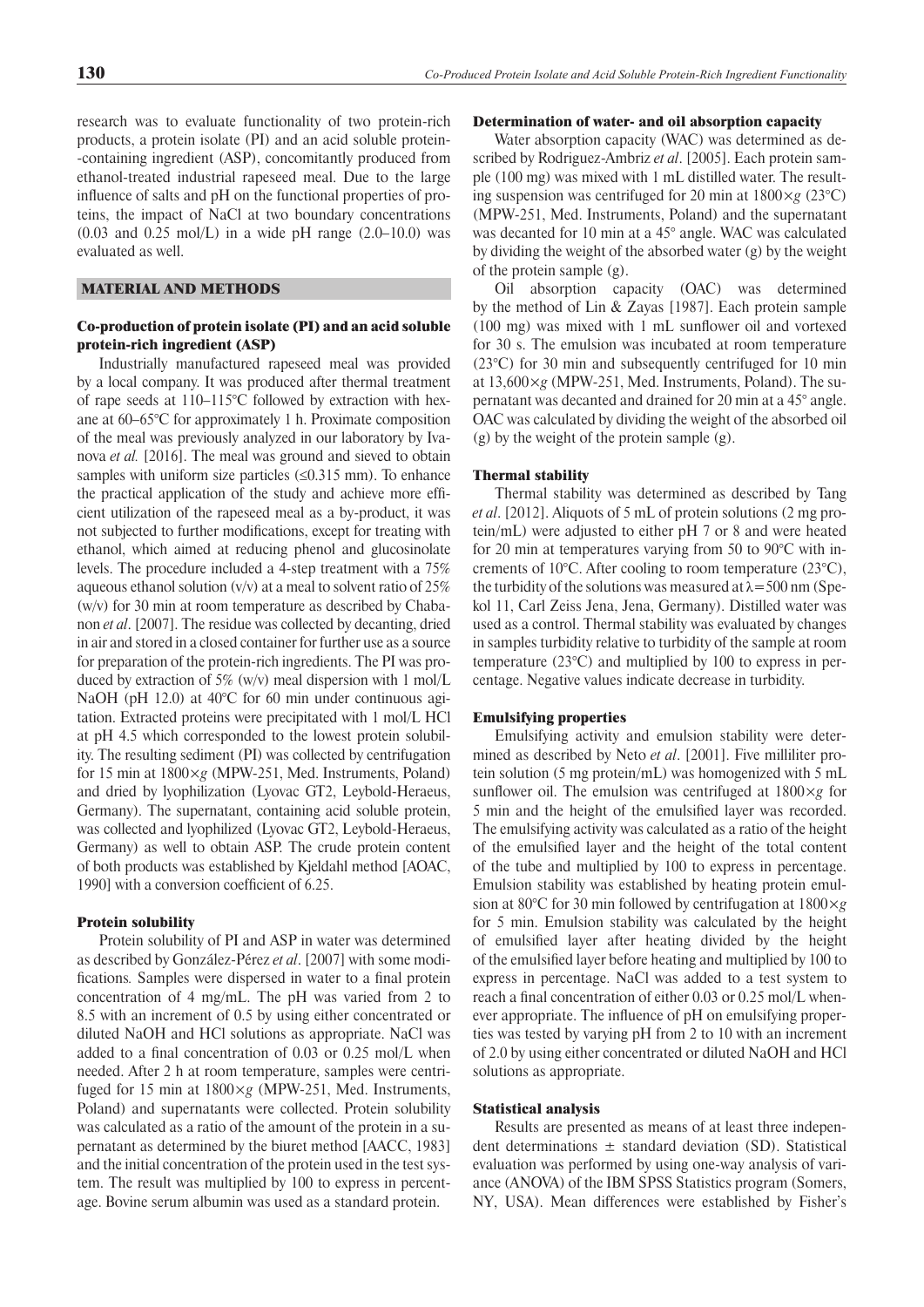least significant difference test for paired comparison with a significance level of  $\alpha$ =0.05.

## RESULTS AND DISCUSSION

#### Protein solubility

Solubility of protein is a key determinant of the other functional properties such as gelling, foaming and emulsification and, as a consequence, their application as food additives [Vioque *et al.*, 2000]. Protein solubility is influenced by numerous factors including amino acid composition, protein conformation, interaction with other food compounds, and pH and NaCl, which are the parameters of the highest practical impact [Kinsella *et al*., 1985]. The pH was studied in a wide range of values (from 2 to 8.5), while the two supplementation levels of NaCl were chosen as the most typical boundary concentrations used in food processing [Antova *et al*., 2008; Dragoev *et al*., 2009].

PI and ASP exhibited different protein solubility behavior in response to NaCl supplementation and pH variation (Figures 1A and B). The PI expressed negligible protein solubility (2.80%) at isolectric point (pH 4.5). Improvement of the protein solubility was observed below or above the pI value, but more prominently in alkaline media (Figure 1A). This is a typical trend for solubility of protein isolates obtained from oilseed crops [Xu & Diosady, 1994; Vioque *et al*., 2000; Ogunwolu *et al*., 2009; Ivanova *et al*., 2013]. At pH in the range of 2.5–6, the protein solubility of PI did not exceed 30%. This



FIGURE 1. Solubility of protein isolate – PI (A) and acid soluble protein ingredient – ASP (B) at different pH values and NaCl concentrations.

feature limits the application of the PI as an additive in food processing, since numerous food products have a typical pH from  $4.5$  to  $6.0$  [FDA, 2018]. Our results agree with findings reported by Alashi *et al*. [2013] who implied low utilization of canola/rapeseed protein isolates in the food industry due to their poor solubility in neutral and low acidic media. The addition of the lower concentration NaCl (0.03 mol/L) did not change the protein solubility pattern. However, supplementation of the reaction mixture with 0.25 mol/L NaCl resulted in more than a 10-fold increase of protein solubility at the isoelectric point (pH 4.5). The protein solubility in the low acidic area was augmented and reached 51% at pH 6.

In contrast, ASP exhibited protein solubility higher than 70% over the entire pH range studied (Figure 1B). It was slightly influenced by pH in the acidic range and insensitive to alkaline media. A similar influence of pH on solubility of Chinese rapeseed protein isolate, obtained by membrane processing, was observed by Xu & Diosady [1994]. A greater solubility of ultrafiltered protein isolate compared to a precipitated protein isolate was reported by Yoshie-Stark *et al*. [2008] as well. The better protein solubility of the ASP compared to PI is partially due to its protein profile. A previously performed SDS-PAGE study by Ivanova *et al*. [2017] revealed that ASP was composed of proteins with low molecular weights which did not exceed 33 kDa. The PI contained proteins with higher molecular weights which accounted for the higher susceptibility to agglomeration and coagulation near of pI. Our observations agreed with findings reported by Aider & Barbana [2011] who underlined the importance of low molecular proteins for acquiring good solubility. Improved solubility of rapeseed meal protein isolate was achieved by Vioque *et al*. [2000] after partial hydrolysis. Except at pH 3, the protein solubility of ASP increased to more than 90% for all pH values after supplementation with 0.03 mol/L NaCl. The higher ash content of ASP (20.5%) compared to PI (2.3%) [Ivanova *et al*., 2017] is most probably responsible for the higher impact of the low concentration NaCl (0.03 mol/L) (Figure 1B). The addition of 0.25 mol/L NaCl slightly enhanced the protein solubility at acidic pH but not in alkaline media. The higher impact of NaCl addition on protein solubility of both PI and ASP in acidic than in alkaline media may be due to the greater affinity of Cl to positively charged proteins in the acidic range than that of Na+ to negatively charged proteins in alkaline media [Schnepf, 1992]. The influence of salts on protein solubility is complex because it is not only pH dependent but also affected by salt concentration and protein conformation.

## Water and oil absorption capacity

The ability of protein-containing ingredients to absorb and retain water and oil is an important feature which influences texture and mouthfeel of food products [Okezie  $\&$ Bello, 1988]. The PI and ASP, prepared in our study, exhibited significant differences in both WAC and OAC (Table 1). The WAC of the PI  $(2.00 \text{ g H}_2\text{O/g sample})$  was lower than that of commercial soybean protein isolates, such as Purina Protein 500E and 760 [Zayas, 1997], but higher than the WAC of an industrial sunflower meal protein isolate [Ivanova *et al*., 2014], cashew nut protein concentrate [Ogunwolu *et al*., 2009], and a rapeseed protein isolate [Vioque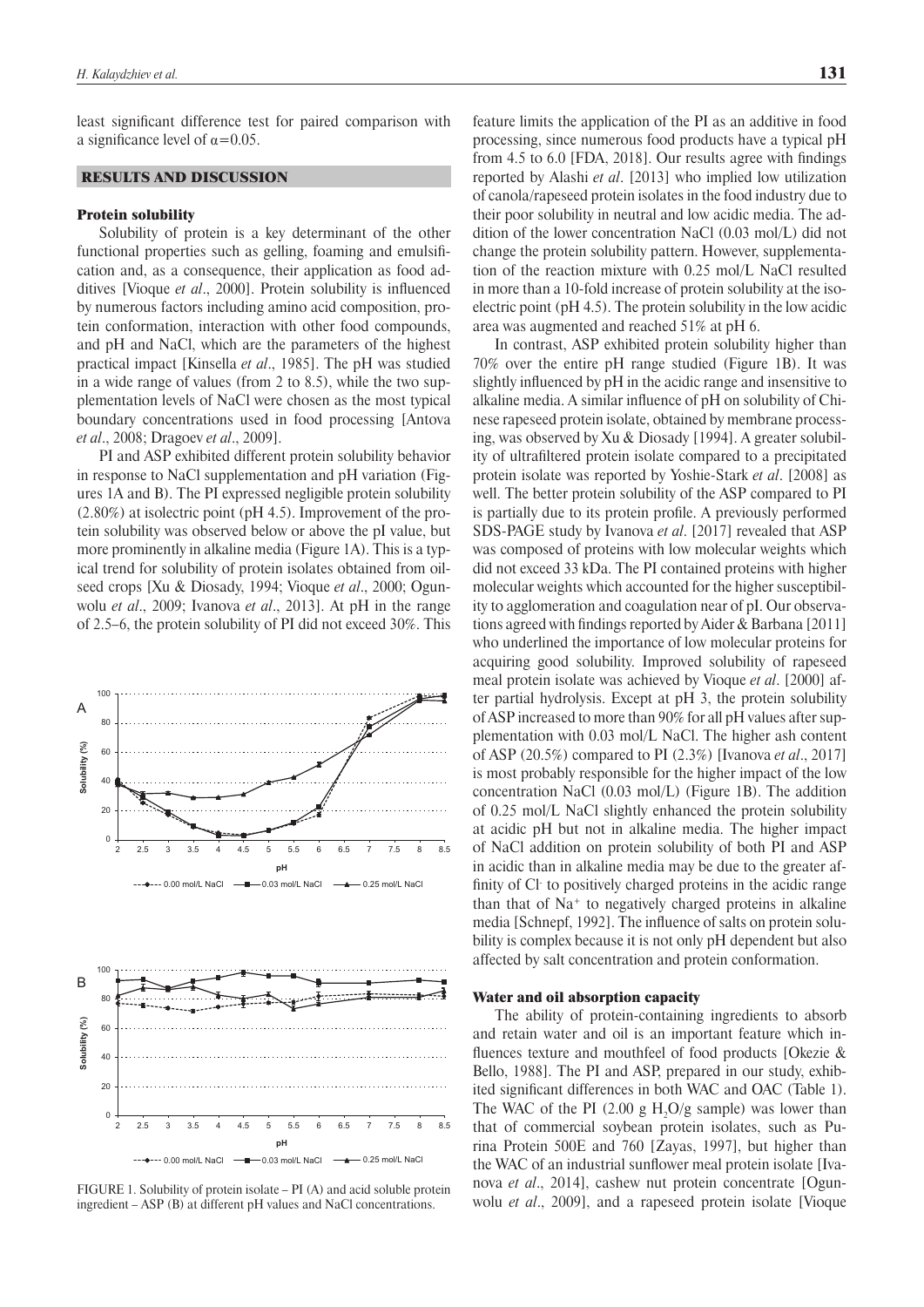| Sample               | Water absorption capacity<br>$(g H, O/g \text{ sample})$ |                   |                         | Oil absorption capacity<br>$(g \text{ oil/g sample})$ |                                |                                |  |
|----------------------|----------------------------------------------------------|-------------------|-------------------------|-------------------------------------------------------|--------------------------------|--------------------------------|--|
|                      | NaCl concentration (mol/L)                               |                   |                         | NaCl concentration (mol/L)                            |                                |                                |  |
|                      | 0.00                                                     | 0.03              | 0.25                    | 0.00                                                  | 0.03                           | 0.25                           |  |
| Protein isolate      | $2.00 \pm 0.13^b$                                        | $2.16 \pm 0.16^b$ | $2.70 \pm 0.02^{\circ}$ | $1.29 \pm 0.10^{a,B}$                                 | $1.45 \pm 0.22$ <sup>a,B</sup> | $1.47 \pm 0.04$ <sup>a,B</sup> |  |
| Acid soluble protein |                                                          |                   |                         | $2.77 \pm 0.12$ <sup>a,A</sup>                        | $2.79 \pm 0.00$ <sup>a,A</sup> | $3.03 \pm 0.09$ <sup>a,A</sup> |  |

TABLE 1. Water and oil absorption capacity of protein isolate and acid soluble protein ingredient at different concentrations of NaCl.

 $a$ -bMeans in a row for a particular functional property with common lowercase superscripts do not differ significantly (p $\geq 0.05$ ). A-BMeans in a column with common uppercase superscripts do not differ significantly ( $p\geq0.05$ ).

*et al*., 2000]. The addition of the higher NaCl concentration  $(0.25 \text{ mol/L})$  significantly increased the WAC to 2.70 g H<sub>2</sub>O/g sample, while the lower NaCl level (0.03 mol/L) did not alter the capacity of the PI to retain water. The ASP did not exhibit any capacity to hold water (Table 1). This may be due to the relatively lower protein content of ASP (28.8%) compared to PI (86.8%). Lower WAC of a sunflower protein isolate with a lower protein content compared to a similar protein isolate but with higher protein level was observed by Ivanova *et al*. [2014]. In contrast, the ASP showed higher OAC than PI (Table 1). This feature may be due to differences in the chemical composition and protein fractional profiles of the two protein-containing products as previously established in our laboratory by Ivanova *et al*. [2017]. The authors reported that the ASP was composed of proteins with low molecular weights up to 33 kDa with a prevailing 8 kDa fraction (approximately 35%). According to Vioque *et al*. [2000], small polypeptide chains provide better exposure of amino acid

nonpolar sides to hydrocarbon chains, thus contributing to an increase of OAC. Both levels of NaCl supplementations did not alter OAC of either PI or ASP (Table 1).

## Thermal stability

Thermal stability of functional protein ingredients is essential when a heat treatment is a part of the food processing scheme. Aiming at comparison between PI and ASP, the thermal stability was evaluated at pH 7 and 8 where the two ingredients exhibited similar protein solubility. PI and ASP showed completely different behavior in response to temperature increase, which was also highly influenced by pH (Table 2). The PI exhibited better thermal stability at pH 7 than at pH 8, regardless of the higher protein solubility of this ingredient at the higher pH (Figure 1A). In contrast, the ASP expressed higher thermal stability at pH 8 than at pH 7, as evidenced by the decrease of turbidity. Since the protein solubility of the ASP at both pH values is not significantly different,

TABLE 2. Thermal stability of protein isolate and acid soluble protein ingredient at pH 7 and 8.

| Temperature $(^{\circ}C)$ | Turbidity alteration (%)      |                                |                                 |                                |                                 |                                 |  |
|---------------------------|-------------------------------|--------------------------------|---------------------------------|--------------------------------|---------------------------------|---------------------------------|--|
|                           | Protein isolate               |                                |                                 | Acid soluble protein           |                                 |                                 |  |
|                           | NaCl concentration (mol/L)    |                                |                                 | NaCl concentration (mol/L)     |                                 |                                 |  |
|                           | 0.00                          | 0.03                           | 0.25                            | 0.00                           | 0.03                            | 0.25                            |  |
|                           | pH 7                          |                                |                                 |                                |                                 |                                 |  |
| 50                        | $-0.15 \pm 0.1$ <sup>bB</sup> | $-3.58 \pm 0.28$ <sup>aC</sup> | $15.19 \pm 0.11$ <sup>eA</sup>  | $0.57 \pm 0.1$ <sup>eA</sup>   | $-3.46 \pm 0.52$ <sup>eB</sup>  | $-7.19 \pm 0.43$ <sup>eC</sup>  |  |
| 60                        | $1.19 \pm 0.3$ <sup>aB</sup>  | $-5.69 \pm 0.18$ <sup>cC</sup> | $9.91 \pm 0.16^{bA}$            | $6.86 \pm 0.1$ <sup>dA</sup>   | $-0.34 \pm 0.14$ <sup>dB</sup>  | $-5.42 \pm 0.43$ <sup>dC</sup>  |  |
| 70                        | $-1.09 \pm 0.4$ <sup>cB</sup> | $-4.50 \pm 0.16$ <sup>bC</sup> | $41.67 \pm 0.48$ <sup>bA</sup>  | $15.5 \pm 1.2$ <sup>cA</sup>   | $5.99 \pm 0.15$ <sup>cC</sup>   | $11.86 \pm 0.58$ <sup>cB</sup>  |  |
| 80                        | $-1.23 \pm 0.5$ <sup>cB</sup> | $-6.79 \pm 0.33$ <sup>dC</sup> | $12.51 \pm 0.21$ <sup>dA</sup>  | $36.38 \pm 0.65^{bA}$          | $19.83 \pm 0.53$ <sup>bC</sup>  | $22.22 \pm 0.58$ <sup>bB</sup>  |  |
| 90                        | $1.43 \pm 0.4$ <sup>aB</sup>  | $-4.92 \pm 0.26$ <sup>bC</sup> | $42.71 \pm 0.27$ <sup>aA</sup>  | $55.56 \pm 0.4$ <sup>aA</sup>  | $35.44 \pm 0.25$ <sup>aC</sup>  | $26.98 \pm 0.16$ <sup>aB</sup>  |  |
|                           | pH 8                          |                                |                                 |                                |                                 |                                 |  |
| 50                        | $0.62 \pm 0.3$ <sup>cB</sup>  | $-4.99 \pm 0.36$ cC            | $20.62 \pm 0.36$ <sup>eA</sup>  | $-13.27 \pm 0.5$ <sup>dA</sup> | $-18.82 \pm 0.24$ <sup>dB</sup> | $-19.34 \pm 0.15$ <sup>eC</sup> |  |
| 60                        | $0.41 \pm 0.2$ <sup>cB</sup>  | $-6.83 \pm 0.31$ <sup>dC</sup> | $33.96 \pm 0.69$ <sup>dA</sup>  | $-13.61 \pm 0.4$ <sup>dA</sup> | $-19.06 \pm 0.71$ <sup>dC</sup> | $-17.76 \pm 0.55$ <sup>dB</sup> |  |
| 70                        | $0.72 \pm 0.2$ <sup>cB</sup>  | $-3.97 \pm 0.36$ <sup>bC</sup> | $66.44 \pm 0.55$ <sup>cA</sup>  | $-8.98 \pm 0.4$ <sup>cA</sup>  | $-12.16 \pm 0.49$ <sup>cC</sup> | $-11.46 \pm 0.80$ <sup>cB</sup> |  |
| 80                        | $1.34 \pm 0.5^{bB}$           | $-3.85 \pm 0.18$ bC            | $114.07 \pm 0.43$ <sup>bA</sup> | $-3.81 \pm 0.1bA$              | $-6.82 \pm 0.23$ <sup>bC</sup>  | $-5.16 \pm 0.30^{bB}$           |  |
| 90                        | $5.73 \pm 0.2$ <sup>aB</sup>  | $-1.93 \pm 0.18$ <sup>aC</sup> | $167.35 \pm 0.75$ <sup>aA</sup> | $4.56 \pm 0.6$ <sup>aBA</sup>  | $-2.04 \pm 0.36$ <sup>aC</sup>  | $-0.70 \pm 0.15$ <sup>aB</sup>  |  |

a-e Means in a column with same lowercase letter do not differ significantly (p≥0.05). A-B Means in a row for a specific ingredient with same capital letter do not differ significantly ( $p\geq 0.05$ ). Negative values indicate decrease in turbidity.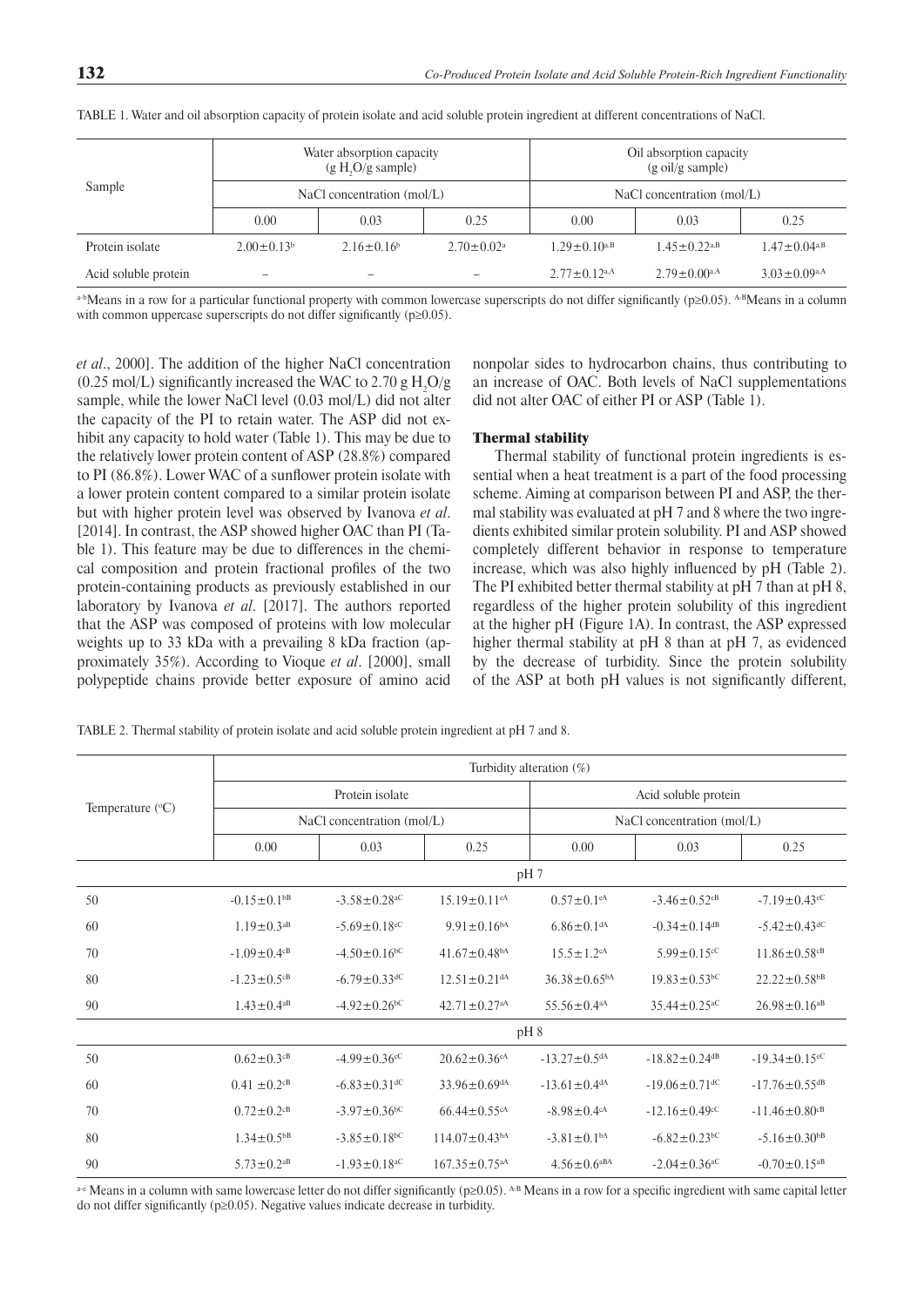| Sample               | NaCl concentration<br>(mol/L) | Emulsifying activity $(\%)$     |                                  |                                  |                                  |                                 |  |
|----------------------|-------------------------------|---------------------------------|----------------------------------|----------------------------------|----------------------------------|---------------------------------|--|
|                      |                               | pH                              |                                  |                                  |                                  |                                 |  |
|                      |                               | $\overline{2}$                  | $\overline{4}$                   | 6                                | 8                                | 10                              |  |
| Protein isolate      | 0.00                          | 59.00 $\pm$ 0.25 $c$ A          | $57.46 \pm 0.19$ <sup>d,B</sup>  | $62.20 \pm 0.00$ <sup>a,A</sup>  | 58.99 $\pm$ 0.23 $c$ A           | $61.46 \pm 0.39^{b,B}$          |  |
|                      | 0.03                          | $57.83 \pm 0.71$ <sup>d,A</sup> | $59.28 \pm 1.34$ <sup>cd,B</sup> | $62.50 \pm 0.00$ <sup>a,A</sup>  | $61.41 \pm 0.32$ <sup>ab,A</sup> | $60.48 \pm 0.33$ bc,C           |  |
|                      | 0.25                          | $60.97 \pm 1.74$ <sup>a,A</sup> | $63.29 \pm 0.00$ <sup>a,A</sup>  | $63.81 \pm 1.85$ <sup>a,A</sup>  | $62.11 \pm 1.68$ <sup>a,A</sup>  | $63.04 \pm 0.13$ <sup>a,A</sup> |  |
| Acid soluble protein | 0.00                          | $59.88 \pm 0.87$ <sup>b,A</sup> | 58.13 $\pm$ 0.28 <sup>c,B</sup>  | $61.22 \pm 0.05$ <sub>a</sub> A  | $61.46 \pm 0.39$ <sup>a,A</sup>  | $62.05 \pm 0.21$ <sup>a,A</sup> |  |
|                      | 0.03                          | $59.75 \pm 0.36$ <sup>b,A</sup> | $60.12 \pm 0.17$ <sup>b,A</sup>  | $60.06 \pm 0.76$ <sup>b,AB</sup> | $59.52 \pm 0.68^{b,B}$           | $61.46 \pm 0.39$ <sup>a,A</sup> |  |
|                      | 0.25                          | $59.52 \pm 0.68$ <sup>a,A</sup> | $59.35 \pm 0.75$ <sub>a</sub> AB | $59.08 \pm 0.62$ <sup>a,B</sup>  | 59.39 $\pm$ 0.18 <sup>a,AB</sup> | $60.59 \pm 0.83$ <sup>a,A</sup> |  |

TABLE 3. Emulsifying activity of protein isolate and acid soluble protein ingredient at different pH and NaCl concentrations.

a-d Means in a row with same lowercase superscripts do not differ significantly (p≥0.05). A-B Means in a column for a specific sample with same letter do not differ significantly ( $p\geq 0.05$ ).

it cannot account for the different pattern of thermal stability observed. Overall, PI had better thermal stability than ASP at pH 7 but worse at pH 8, regardless of the similar protein solubility (80%) at the higher pH (Figures 1A and B). According to Jiang *et al*. [2010], proteins with higher solubility are supposed to have a better thermal stability. However, our data imply that more factors might be involved in this process. The previously established differences in the chemical composition and protein fractional profile of PI and ASP [Ivanova *et al*., 2017] might affect the number and position of hydrogen bonds, protein density packing and the number and fractional volume of protein cavities formed, which are significant determinants of protein thermal stability [Vogt  $\&$ Argos, 1997]. Internal van der Waals' packing and interplay of the hydrophobic and electrostatic interactions may also be important for stabilizing proteins against heat [Kaushik & Bhat, 1999]. In addition, variations in long-range protein contacts, influencing the formation of protein-stabilizing centers and the content of stabilization center elements under the studied conditions, may occur [Magyar *et al*., 2016]. According to the same authors, an increase in the latter and, therefore, an increase of thermal stability of thermolabile proteins may occur up to 80°C. This might explain the sharp decrease in thermal stability of both protein-containing ingredients at 90°C under all studied conditions (Table 2).

The addition of NaCl significantly influenced the thermal stability of both ingredients at the two pH values studied, but to a different extent. A decrease in turbidity and, therefore, an increase in thermal stability of PI and ASP, was observed at the lower concentration of NaCl (0.03 mol/L). Fontanari *et al*. [2012] implied that the stabilizing effect of low salt concentrations was due to improved hydration of protein molecules as a result of electrostatic induction and/or structural alteration of water molecules surrounding the protein. In contrast, supplementation with 0.25 mol/L NaCl reduced the thermal stability which was more pronounced for the PI. At a higher ionic strength, the reduced protein stability is rather attributed to nonspecific osmotic effects [Pegram *et al.*, 2010] and protein conformational changes [Beauchamp & Khajehpour, 2012]. Different response of PI and ASP to salt addition is most probably due to differences in their protein composition and profile, which in turn leads to variations in electrical charge on the protein surface and interaction with water molecules. Arntfield *et al.* [1986] also observed alteration of the heat resistance of faba bean legumin and vicilin in response to different NaCl load.

#### Emulsifying properties

Emulsifying activities of PI and ASP are presented in Table 3. For both protein-containing ingredients, the emulsifying activity varied in a narrow range, from 57 to 63%, under all studied conditions. The lowest activity of PI was observed at pH 4, which is in the pH range with the lowest protein solubility for this ingredient (Figure 1A). According to Kinsella [1985], poor emulsifying properties of plant proteins at a pH close to their isoelectric point are due to weak electrostatic repulsive forces. Similar observations were reported by Ivanova *et al*. [2014] and Mao & Hua [2012] who studied the emulsifying properties of protein isolates obtained from sunflower meal and walnut, respectively. The ASP also exhibited the lowest emulsifying activity at pH 4. In contrast to PI, this ingredient was highly soluble over the entire pH range studied (Figure 1B) and, therefore weak electrostatic repulsive forces cannot be a probable explanation. Due to relatively high impurity of the ASP [Ivanova *et al*., 2017], other interactions in addition to the protein-protein ones may also influence the overall emulsifying capacity. The addition of  $0.25$  mol/L NaCl neutralized the influence of pH on the emulsifying activity of both PI and ASP (Table 3).

PI and ASP exhibited a completely different pattern of emulsion stability as influenced by pH. While the stability of PI emulsions was close to 100% and only negligibly affected by all pH conditions studied (Figure 2), the ASP emulsion stability highly varied depending on pH (Figure 3). The highest stability was observed at pH 4, 8, and 10 (Figure 3). Except at pH 10, the emulsion stability of ASP was lower than that of PI (Figures 2 and 3). Our results differ from these obtained by Xu & Diosady [1994] who reported higher emulsion stability of a soluble protein isolate (111.1%) than that of a protein isolate (98.4%) obtained from Chinese rapeseed meal. This may be due to differences in the methodologies used for their preparation, and, as a consequence, in their chemical composition. The influence of NaCl on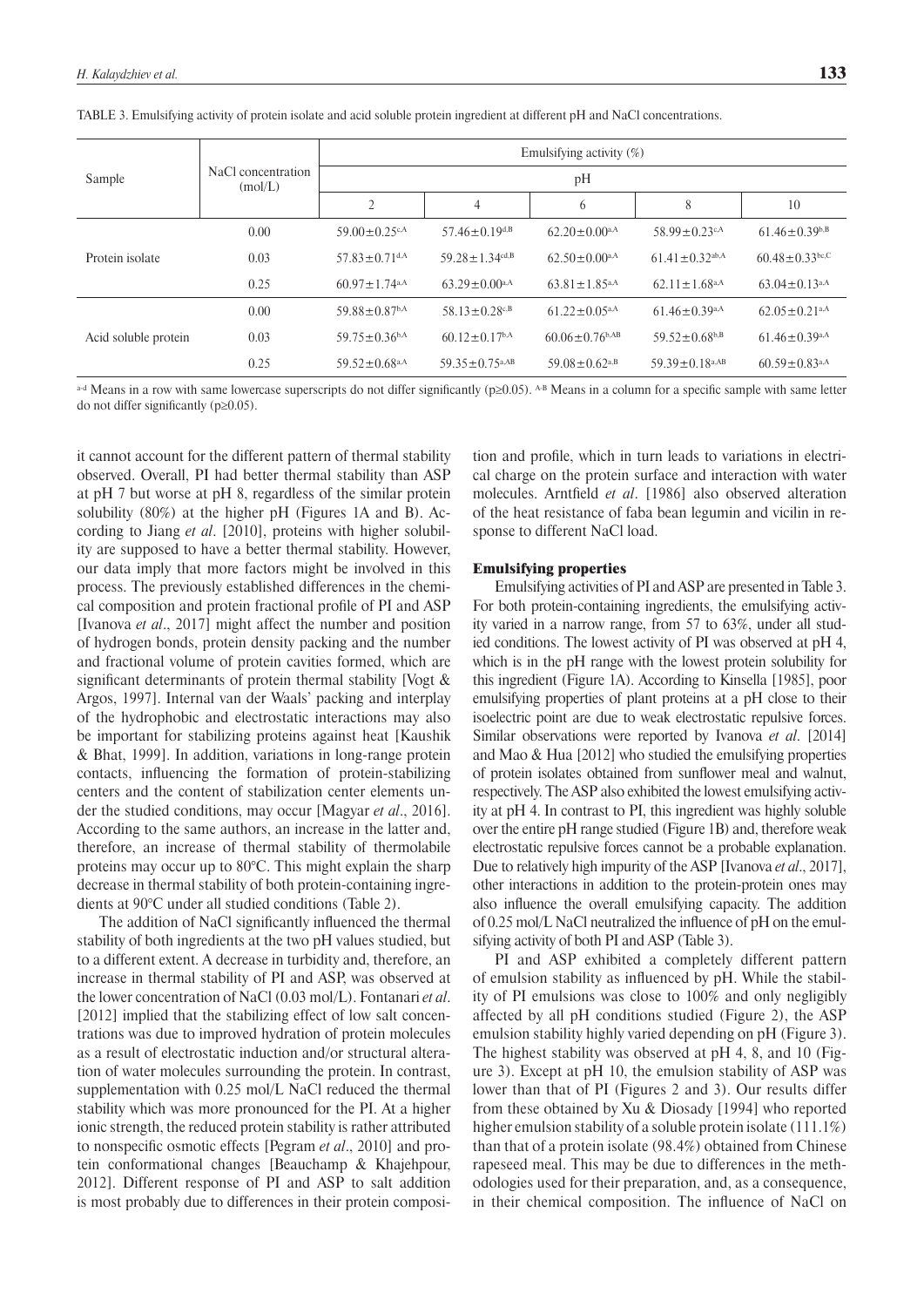

FIGURE 2. Emulsion stability of protein isolate (PI).

a-c Means with same lowercase letter for a particular NaCl concentration do not differ significantly ( $p\geq 0.05$ ). A-C Means with same capital letter for a particular pH do not differ significantly ( $p\geq 0.05$ ).

the emulsion stability of ASP also differed from that of PI (Figures 2 and 3). The addition of 0.25 mol/L NaCl reduced the emulsion stability of ASP at all pH values except at pH 2 (Figure 3). A similar trend was observed by Cheung *et al*. [2015] who observed destabilization of napin protein isolate emulsions after NaCl addition.

The chosen methodology for the evaluation of emulsifying activity and stability of the PI and ASP is a quick approach which allows discrimination between emulsifying capacities of the two protein-containing products. Once the superiority of emulsifying properties of the PI to the ASP is established, additional experiments and analyses, including but not limited to hydrophobicity evaluation, particle size measurement, and determination of emulsion stability from turbidity measurements, are needed to provide a better insight and a more profound explanation of the phenomenon.

# **CONCLUSION**

The study demonstrated the opportunity to concomitantly prepare two protein-containing ingredients from ethanol-treated industrial rapeseed meal with valuable functionality. While PI protein solubility was pH dependent, the one of the ASP was slightly sensitive to pH and remained higher than 70% for the entire pH range studied. Compared to the PI, the ASP demonstrated higher ability to absorb oil and higher thermal stability at pH 8 than at pH 7. The emulsifying activity of PI and ASP varied from 57.46% to 63.81% for all combinations of pH and NaCl. The emulsion stability of the ASP was lower than that of the PI. Distinctive technofunctional properties of the two ingredients define their wide and versatile application in the food industry as additives. The simplicity of the procedure and the lack of purification steps lead to a better and more complete use of the industrially produced rapeseed meal, with the potential for a higher profitability.

# ACKNOWLEDGEMENTS

Authors would like to express their appreciation to professor Turid Rustad, Department of Biotechnology and Food



FIGURE 3. Emulsion stability of acid soluble protein ingredient (ASP). a-e Means with same lowercase letter for a particular NaCl concentration do not differ significantly ( $p\geq 0.05$ ). A-CMeans with same capital letter for

Science, Norwegian University of Science and Technology, Trondheim, Norway, for her comments and improvement of manuscript quality.

### CONFLICT OF INTERESTS

Authors declare no conflict of interests.

a particular pH do not differ significantly ( $p\geq0.05$ ).

# **REFERENCES**

- 1. AACC, 1983, Method 46–15: Crude protein 5-minute Biuret method for wheat and other grains. In: Approved Methods of the American Association of Cereal Chemists, American Association of Cereal Chemists, St. Paul, MN, USA
- 2. Aider, M., Barbana, C. (2011). Canola proteins: composition, extraction, functional properties, bioactivity, applications as a food ingredient and allergenicity – A practical and critical review. *Trends in Food Science and Technology, 22*(1), 21–39.
- 3. Alashi, A.M., Blanchard, C.L., Mailer, R.J., Agboola, S.O. (2013). Technological and bioactive functionalities of canola meal proteins and hydrolysates. *Food Reviews International, 29*(3), 231–260.
- 4. Antova, T., Nenkova, G., Georgieva, L. (2008). Comparative investigation of trade marks butter. *Scientific Papers*, 36,  $111-117$  [http://blogs.uni-plovdiv.net/argon/files/2008/03/014 NT36\_2008.pdf].
- 5. AOAC: Official Methods of Analysis. Association of Official Analytical Chemists, Washington, DC, USA (1990).
- 6. Arntfield, S., Murray, E., Ismond, M. (1986). Effect of salt on the thermal stability of storage proteins from fababean (*Vicia faba*). *Journal of Food Science, 51*(2), 371–377.
- 7. Beauchamp, D.L., Khajehpour, M. (2012). Studying salt effects on protein stability using ribonuclease t1 as a model system. *Biophysical Chemistry, 161*, 29–38.
- 8. Chabanon, G., Chevalot, I., Framboisier, X., Chenu, S., Marc, I. (2007). Hydrolysis of rapeseed protein isolates: Kinetics, characterization and functional properties of hydrolysates. *Process Biochemistry, 42*(10), 1419–1428.
- 9. Cheung, L., Wanasundara, J., Nickerson, M.T. (2015). Effect of pH and NaCl on the emulsifying properties of a napin protein isolate. *Food Biophysics, 10*(3), 30–38.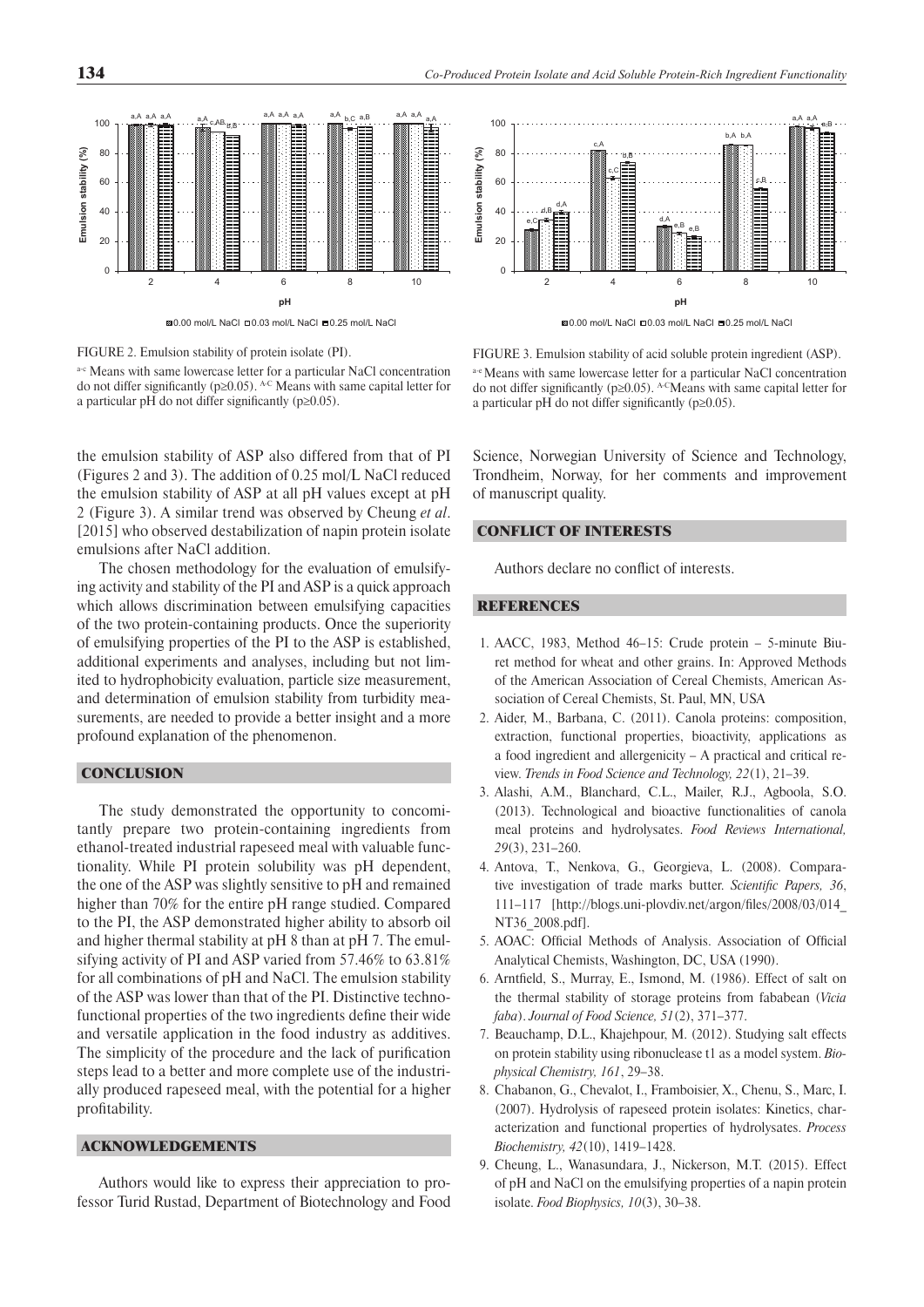- 10. Das Purkayastha, M., Das, S., Manhar, A.K., Deka, D., Mandal, M., Mahanta, C.L. (2013). Removing antinutrients from rapeseed press-cake and their benevolent role in waste cooking oil-derived biodiesel: Conjoining the valorization of two disparate industrial wastes. *Journal of Agricultural and Food Chemistry*, 61(45), 10746–10756.
- 11. Das Purkayastha, M., Gogoi, J., Kalita, D., Chattopadhyay, P., Nakhuru, K.S., Goyary, D., Mahanta, C.L. (2014). Physicochemical and functional properties of rapeseed protein isolate: influence of antinutrient removal with acidified organic solvents from rapeseed meal. *Journal of Agricultural and Food Chemistry*, 62(31), 7903–7914.
- 12. Dragoev, S.G., Vulkova-Yorgova, K.I., Balev, D.K. (2009). Technology of Functional and Special Meat and Fish Products. Minerva: Sofia, Bulgaria, p. 370, ISBN: 954-24-0053-5 (in Bulgarian).
- 13. FDA, 2018. Approximate pH of foods and food products. [http:// ucfoodsafety.ucdavis.edu/files/266402.pdf].
- 14. Fontanari, G.G., Martins, J.M., Kobelnik, M., Pastre, I.A., Arêas, J.A.G., Batistuti, J.P., Fertonani, F.L. (2012). Thermal studies on protein isolates of white lupin seeds (*Lupinus albus*). *Journal of Thermal Analysis and Calorimetry, 108*(1), 141–148.
- 15. Ghodsvali, A., Khodaparast, M.H.H., Vosoughi, M., Diosady, L.L. (2005). Preparation of canola protein materials using membrane technology and evaluation of meals functional properties. *Food Research International, 2005, 38*(2), 223–231.
- 16. González-Pérez, S., Vereijken, J.M. (2007). Sunflower proteins: overview of their physicochemical, structural and functional properties. *Journal of the Science of Food and Agriculture, 87*(12), 2173–2191.
- 17. Gu, X., Dong, W., He, Y. (2011). Detoxification of rapeseed meals by steam explosion. *Journal of the American Oil Chemists Society, 88*(11), 1831–1838.
- 18. Ivanova, P., Chalova, V., Koleva, L. (2014). Functional properties of proteins isolated from industrially produced sunflower meal. *International Journal of Food Studies, 3*, 203–212.
- 19. Ivanova, P., Chalova, V., Koleva, L., Pishtiyski, I. (2013). Amino acid composition and solubility of proteins isolated from sunflower meal produced in Bulgaria. *International Food Research Journal, 20*, 2995–3000.
- 20. Ivanova, P., Chalova, V., Uzunova, G., Koleva, L., Manolov, I. (2016). Biochemical characterization of industrially produced rapeseed meal as a protein source in food industry. *Agricultural Science Procedia, 10*, 55–62.
- 21. Ivanova, P., Kalaydzhiev, H., Rustad, T., Silva, C.L.M., Chalova, V.I. (2017). Comparative biochemical profile of protein-rich products obtained from industrial rapeseed meal. *Emirates Journal of Food Agriculture, 29*(3), 170–178.
- 22. Ivanova, R. (2012). Rapeseed The Culture of Present and Future. Videnov & Son: Sofia, Bulgaria p. 305, ISBN: 978-954-8319–59–1 (in Bulgarian).
- 23. Jiang, J., Xiong, Y.L., Chen, J. (2010). pH shifting alters solubility characteristics and thermal stability of soy protein isolate and its globulin fractions in different pH, salt concentration, and temperature conditions. *Journal of Agricultural and Food Chemistry, 58*(13), 8035–8042.
- 24. Kaushik, J.K., Bhat, R. (1999). A mechanistic analysis of the increase in the thermal stability of proteins in aqueous carboxylic acid salt solutions. *Protein Science, 8*, 222–233.
- 25. Kinsella, J.E., Damodaran, S., German, B. (1985). Physicochemical and functional properties of oilseed proteins with emphasis on soy proteins. In: A.M. Altshul, H.L. Wilcke (eds.). New Protein Foods: Seed Storage Proteins. Academic Press Inc., London, pp.107–179.
- 26. Kreps, F., Vrbiková, L., Schmidt, Š. (2014). Industrial rapeseed and sunflower meal as source of antioxidants. *International Journal of Engineering Research and Applications, 4*(2), 45–54.
- 27. Li, J., Guo, Z. (2017). Complete utilization of rapeseed meal to produce lipophilic antioxidants, protein, and monosugars in a concordant manner. *ACS Sustainable Chemistry & Engineering, 5*(7), 6218–6226.
- 28. Lin, C., Zayas, J. (1987). Functionality of defatted corn germ proteins in a model system: fat binding capacity and water retention. *Journal of Food Science, 52*(5), 1308–1311.
- 29. Lqari, H., Vioque, J., Pedroche, J., Millán, F. (2002). *Lupinus angustifolius* protein isolates: chemical composition, functional properties and protein characterization. *Food Chemistry, 76*(3), 349–356.
- 30. Magyar, C., Gromiha, M.M., Sávoly, Z., Simon, I. (2016). The role of stabilization centers in protein thermal stability. *Biochemical Biophysical Research Communications, 471*(1), 57–62.
- 31. Mao, X., Hua, Y. (2012). Composition, structure and functional properties of protein concentrates and isolates produced from walnut (*Juglans regia* L.). *International Journal of Molecular Sciences, 13*(2), 1561–1581.
- 32. Neto, V.Q., Narain, N., Silva, J.B., Bora, P.S. (2001). Functional properties of raw and heat processed cashew nut (*Anacardium occidentale*, L.) kernel protein isolates. *Nahrung-Food, 45*(4), 258–262.
- 33. Ogunwolu, S.O., Henshaw, F.O., Mock, H., Santros, A., Awonorin, S.O. (2009). Functional properties of protein concentrates and isolates produced from cashew (*Anacardium occidentale* L.) nut. *Food Chemistry, 115*(3), 852–858.
- 34. Okezie, B.O., Bello, A. (1988). Physicochemical and functional properties of winged bean flour and isolate compared with soy isolate. *Journal of Food Science, 53*(2), 450–454.
- 35. Pegram, L.M., Wendorff, T., Erdmann, R., Shkel, I., Bellissimo, D., Felitsky, D.J., Record, M.T. (2010). Why Hofmeister effects of many salts favor protein folding but not DNA helix formation. *Proceedings of the National Academy of Sciences of the United States of Amercia, 107*(17), 7716–7721.
- 36. Rodríguez-Ambriz, S., Martínez-Ayala, A., Millán, F., Davila-Ortiz, G. (2005). Composition and functional properties of *Lupinus campestris* protein isolates. *Plant Foods for Human Nutrition, 60*(3), 99–107.
- 37. Schnepf, M.I. (1992). Protein-water interactions. In: B.J.F. Hudson (ed.). Biochemistry of Food Proteins. Springer, Boston, MA, USA, pp. 1–33.
- 38. Tang, L., Sun, J., Zhang, H.C., Zhang, C.S., Yu, L.N., Bi, J., Zhu, F., Liu, S.F., Yang, Q.L. (2012). Evaluation of physicochemical and antioxidant properties of peanut protein hydrolysate. *PloS One, 7*(3), e37863.
- 39. Vioque, J., Sánchez-Vioque, R., Clemente, A., Pedroche, J., Millán, F. (2000). Partially hydrolyzed rapeseed protein isolate with improved functional properties. *Journal of the American Oil Chemists Society, 77*(4), 447–450.
- 40. Vogt, G., Argos, P. (1997). Protein thermal stability: hydrogen bonds or internal packing? *Folding & Design, 2*(2), S40-S46.